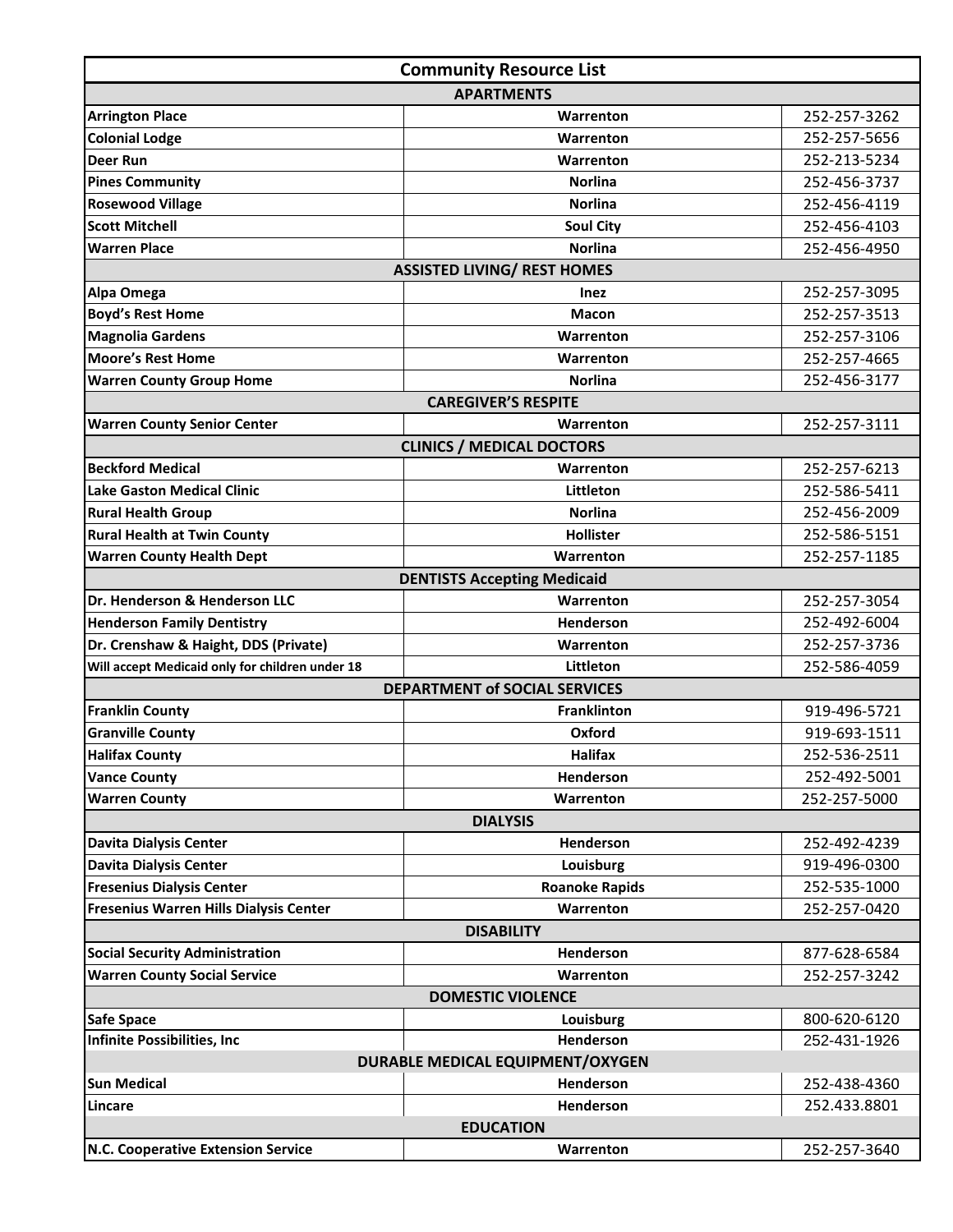| <b>Vance Granville Community College</b>          | <b>Henderson</b>                   | 252-492-2061 |
|---------------------------------------------------|------------------------------------|--------------|
| <b>Vance Granville Community College</b>          | <b>Warren Campus</b>               | 252-257-1900 |
| <b>Warren County Health Department</b>            | Warrenton                          | 252-257-1185 |
| <b>Warren County School Administration Office</b> | Warrenton                          | 252-257-3184 |
| <b>Warren Family Institute</b>                    | Warrenton                          | 252-257-1134 |
|                                                   | <b>EMERGENCY SERVICES</b>          |              |
| <b>EMERGENCY / FIRE</b>                           |                                    | 911          |
| Fire/EMS                                          | Warrenton                          | 252-257-1191 |
| <b>Warren County Dept. of Social Services</b>     | Warrenton                          | 252-257-5000 |
| <b>Warren County Sheriff's Dept.</b>              | Warrenton                          | 252-257-3364 |
|                                                   | <b>EYE CARE</b>                    |              |
| <b>Family Eye Care</b>                            | Warrenton                          | 252-257-3675 |
| <b>Family Eye Care</b>                            | Henderson                          | 252-438-6132 |
| <b>Family Eye Care</b>                            | Louisburg                          | 252-496-2071 |
|                                                   | <b>FAMILY RESOURCES</b>            |              |
| <b>Department of Social Services</b>              | Warrenton                          | 252-257-5000 |
| John 3:16 Center                                  | Littleton                          | 252-586-1800 |
|                                                   | <b>FINANCIAL COUNSELING</b>        |              |
| <b>NC Cooperative Extension Service</b>           | Warrenton                          | 252-257-3640 |
| <b>Warren Family Institute</b>                    | Warrenton                          | 252-257-1134 |
|                                                   | <b>FOOD</b>                        |              |
| <b>Food Bank Loaves and Fishes</b>                | Warrenton                          | 252-257-1160 |
| <b>Department of Social Services</b>              | Warrenton                          | 252-257-3242 |
| John 3:16 Center                                  | Littleton                          | 252-586-1800 |
| <b>Senior Center Meals on Wheels</b>              | Warrenton                          | 252-257-3111 |
|                                                   |                                    |              |
| <b>WIC- Womens Infants and Children</b>           | Warrenton                          | 252-257-2116 |
|                                                   | <b>FUEL/POWER ASSISTANCE</b>       |              |
| <b>Department of Social Services</b>              | <b>Ask for Crisis</b><br>Warrenton | 252-257-3242 |
|                                                   | <b>FANS</b>                        |              |
| <b>Warren County Senior Center</b>                | Warrenton                          | 252-257-3111 |
|                                                   | <b>FUNERAL SERVICES</b>            |              |
| <b>Blaylocks</b>                                  | Warrenton                          | 252-257-3175 |
| <b>Blaylocks</b>                                  | Littleton                          | 252-586-3412 |
| <b>Boyds</b>                                      | Warrenton                          | 252-257-5902 |
| Greene's, R.H                                     | Warrenton                          | 252-257-2345 |
| <b>Robinsons</b>                                  | Littleton                          | 252-586-3661 |
|                                                   | <b>HOME HEALTH SKILLED CARE</b>    |              |
| <b>Amedisys</b>                                   | Louisburg                          | 800-377-5827 |
| Gentiva                                           | Youngsville                        | 919-554-2279 |
| <b>Halifax Home Health and Hospice</b>            | <b>Roanoke Rapids</b>              | 252-308-0700 |
| <b>Interim Home Health</b>                        | <b>Roanoke Rapids</b>              | 252-537-1500 |
| <b>Maria Parham Home Health</b>                   | Henderson                          | 252-431-3708 |
| <b>WARREN COUNTY HOME HEALTH AGENCY</b>           | Warrenton                          | 252-257-4081 |
|                                                   | <b>HOSPICE</b>                     |              |
| <b>Amedisys</b>                                   | Louisburg                          | 800-377-5827 |
| <b>Community Home Care &amp; Hospice</b>          | Henderson                          | 252-430-7760 |
| <b>Halifax Home Health &amp; Hospice</b>          | <b>Halifax</b>                     | 252-308-0700 |
| <b>PruittHealth Hospice</b>                       | <b>Rocky Mount</b>                 | 252-442-9126 |
|                                                   | <b>HOSPITALS</b>                   |              |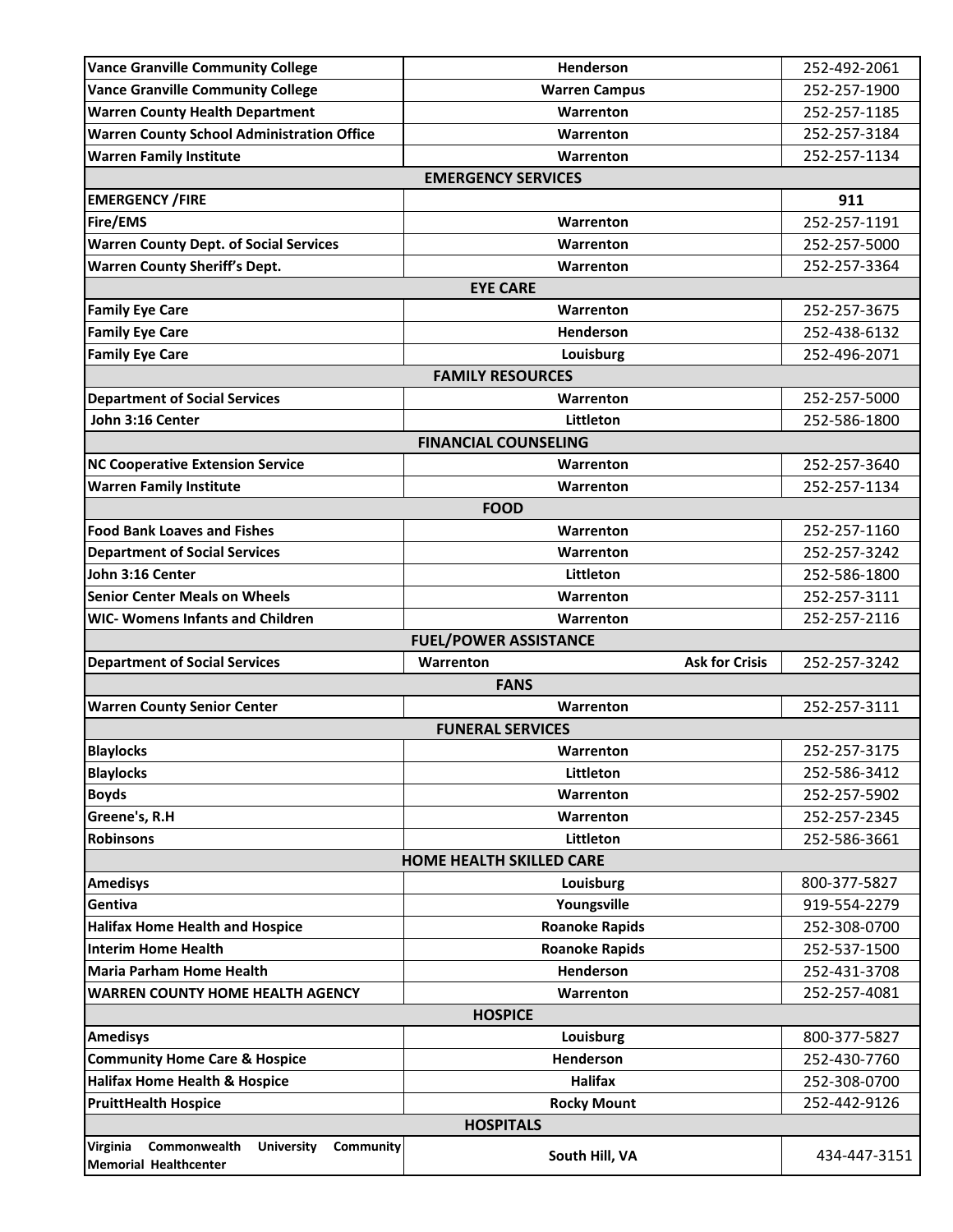| <b>Franklin Regional</b>                                | Louisburg                           | 919-496-5131 |  |  |
|---------------------------------------------------------|-------------------------------------|--------------|--|--|
| <b>Granville Medical Center</b>                         | Oxford                              | 919-690-3000 |  |  |
| <b>Halifax</b>                                          | <b>Roanoke Rapids</b>               | 252-535-8011 |  |  |
| <b>Maria Parham Hospital</b>                            | Henderson                           | 252-438-4143 |  |  |
| <b>Nash</b>                                             | <b>Rocky Mount</b>                  | 252-443-8000 |  |  |
|                                                         | <b>HOUSING ASSISTANCE</b>           |              |  |  |
| <b>Bureau of Indian Affairs</b>                         |                                     | 615-564-6500 |  |  |
| <b>Franklin-Vance Warren Opportunity</b>                |                                     | 252-257-1666 |  |  |
| <b>USDA Home Repair Program</b>                         | Henderson                           | 252-438-3141 |  |  |
| <b>Warren Family Institute</b>                          |                                     | 252-257-1134 |  |  |
|                                                         | <b>INFORMATION &amp; REFERRAL</b>   |              |  |  |
| <b>United Way Information and Referral</b>              |                                     | 211          |  |  |
| <b>Warren County Dept. of Social Services</b>           | Warrenton                           | 252-257-5000 |  |  |
| <b>Warren County Senior Center</b>                      | Warrenton                           | 252-257-3111 |  |  |
|                                                         | <b>INSURANCE/BENEFITS</b>           |              |  |  |
| <b>Warren County Dept of Social Services / Medicaid</b> | Warrenton                           | 252-257-3242 |  |  |
| <b>Social Security Administration/Medicare</b>          | <b>Henderson</b>                    | 252-438-8977 |  |  |
| <b>Warren County Senior Center</b>                      | Warrenton                           | 252-257-3111 |  |  |
|                                                         | <b>LEGAL SERVICES</b>               |              |  |  |
| <b>NC Bar Association Referral Line</b>                 | www.findalawyer.org                 | 800-662-7660 |  |  |
| <b>NC Legal Aide</b>                                    |                                     | 800-331-7594 |  |  |
|                                                         | <b>LIBRARY</b>                      |              |  |  |
| <b>Warren County Memorial Library</b>                   | Warrenton                           | 252-257-4990 |  |  |
|                                                         | <b>MENTAL HEALTH SERVICES</b>       |              |  |  |
| <b>Cardinal Innovations Health Care Solutions</b>       | <b>Henderson</b>                    | 252-430-8855 |  |  |
| <b>Toll Free number</b>                                 | http://www.cardinalinnovations.org/ | 877-619-3761 |  |  |
| <b>Family Preservation</b>                              |                                     | 919-401-1151 |  |  |
| <b>Suicide Hotline</b>                                  |                                     | 800-273-8255 |  |  |
| <b>Freedom House - Warrenton</b>                        | www.freedomhouserecovery.org        | 252-879-0091 |  |  |
| <b>ALCOHOL AND DRUG RESOURCES</b>                       |                                     |              |  |  |
| <b>Alcoholics Anonymous (AA)</b>                        | www.raleighaa.com                   | 800-503-8602 |  |  |
| <b>AA Meetings/Open</b>                                 |                                     |              |  |  |
| John 3:16 Center                                        | Littleton                           | 252-586-1800 |  |  |
| <b>Freedom House Lake Area</b>                          | <b>Norlina</b>                      | 252-456-6541 |  |  |
| <b>Wesley Memorial Methodist Warrenton</b>              | Warrenton                           | 252-432-7592 |  |  |
| <b>Alanon-Alateen Family Groups</b>                     | www.alanonalateen6nc.org            | 800-243-4035 |  |  |
| <b>AL-ANON Meetings/Open</b>                            |                                     |              |  |  |
| <b>Addiction Recovery Center for Men</b>                | Henderson                           | 252-492-5746 |  |  |
| <b>Wesley Memorial Methodist Warrenton</b>              | Warrenton                           | 252-456-3404 |  |  |
| <b>Addiction Recovery Support Groups</b>                |                                     |              |  |  |
| <b>Christ-Centered 12 Step Rec Ministry</b>             | Warrenton                           | 252-257-4041 |  |  |
| <b>Freedom House Lake Area</b>                          | <b>Norlina</b>                      | 252-456-6541 |  |  |
| <b>Narcotics Anonymous (NA)</b>                         | www.na.org                          | 818-773-9999 |  |  |
| <b>NA Meetings/Open</b>                                 |                                     |              |  |  |
| John 3:16 Center                                        | Littleton                           | 252-586-1800 |  |  |
| <b>Freedom House Lake Area</b>                          | <b>Norlina</b>                      | 252-456-6541 |  |  |
| <b>Outpatient Physical Rehab</b>                        |                                     |              |  |  |
| Maria Parham Hospital Rehab                             | Henderson                           | 252-436-1600 |  |  |
| <b>PERSONAL CARE SERVICES</b>                           |                                     |              |  |  |
| <b>Advantage Care In Home Service</b>                   | Henderson                           | 252-430-7878 |  |  |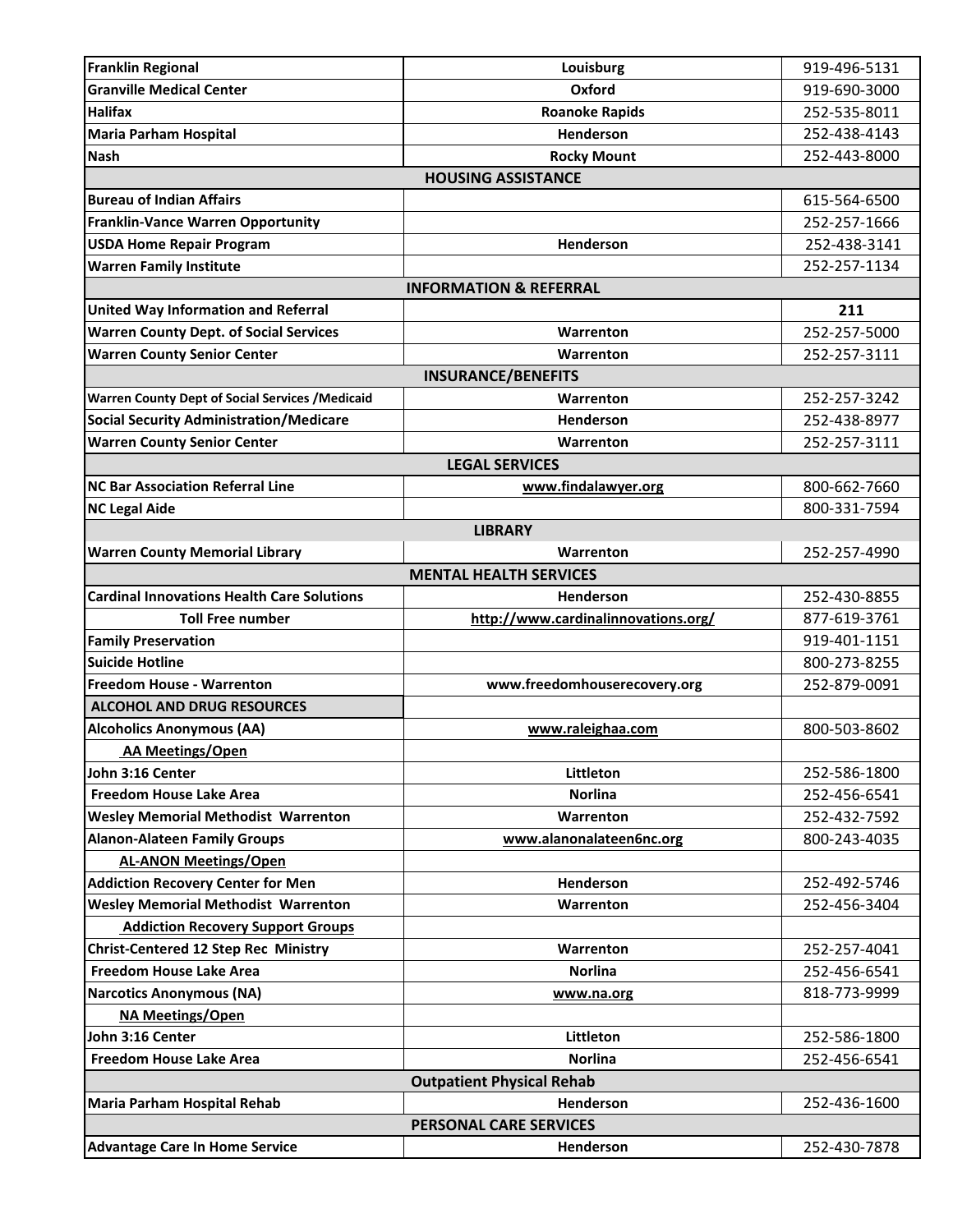| <b>Angel Home Care</b>                                   | Warrenton                             | 252-257-5848  |  |  |
|----------------------------------------------------------|---------------------------------------|---------------|--|--|
| <b>Comfort of Home Care</b>                              | Warrenton                             | 252-432-4195  |  |  |
| <b>Jay Homecare</b>                                      | <b>Hollister</b>                      | 252-586-3755  |  |  |
| <b>Maxim</b>                                             | Louisburg                             | 800-852-3986  |  |  |
| <b>United Home Care</b>                                  | Henderson                             | 252-438-1030  |  |  |
| <b>Dependable Nursing</b>                                | <b>Norlina</b>                        | 252-701-0065  |  |  |
| <b>Department of Social Services</b>                     | Warrenton                             | 252-257-5000  |  |  |
|                                                          | <b>Personal Emergency Response</b>    |               |  |  |
| <b>Hasten help</b>                                       |                                       | 800-582-3073  |  |  |
| Lifeline                                                 | www.lifelinesystem.com/info           | 800-380-3111  |  |  |
| <b>Safelink</b>                                          |                                       | 800-723-3546  |  |  |
|                                                          | <b>PHARMACIES</b>                     |               |  |  |
| <b>Drugco</b>                                            | Lake                                  | 252-586-3836  |  |  |
| <b>Futrell Pharmacy</b>                                  | Littleton                             | 252-586-3414  |  |  |
| <b>Walgreens</b>                                         | Warrenton                             | 252-257-2922  |  |  |
| <b>Rural Health Group</b>                                | <b>Norlina</b>                        | 252-456-2009  |  |  |
| <b>Walmart</b>                                           | Henderson                             | 252-438-9096  |  |  |
|                                                          | <b>PRESCRIPTION DRUG ASSISTANCE</b>   |               |  |  |
| <b>Medicare Part D</b>                                   |                                       | 800-443-9354  |  |  |
| <b>Dept of Social Services Medicid Eligibility</b>       |                                       | 252-257-3242  |  |  |
| <b>North Carolina Senior Care Council</b>                | http://carenorthcarolina.org/         |               |  |  |
|                                                          | <b>RAMPS/ HOME MODIFICATIONS</b>      |               |  |  |
| <b>Independent Living</b>                                | Raleigh                               | 919-859-8301  |  |  |
| <b>Choanoke Area Development Assoc</b>                   | <b>Roanoke Rapids</b>                 | 252-537-1111  |  |  |
|                                                          | <b>RECREATION &amp; LEISURE</b>       |               |  |  |
| <b>Warren County Dept. of Recreation</b>                 |                                       | 252-257-2272  |  |  |
| Warren County Health Dept. (Exerstyle Program)           |                                       | 252-257-1185  |  |  |
| <b>Warren County Senior Center</b>                       |                                       | 252-257-3111  |  |  |
|                                                          | <b>SERVICES for VISUALLY IMPAIRED</b> |               |  |  |
| <b>NC Division of Services for the Blind</b>             | 919-733-9822                          | 866) 222-1546 |  |  |
| <b>Raleigh District Office</b>                           | 919-733-4234 Voice/TTY                | 800-422-1871  |  |  |
| <b>Warren County Public Library</b>                      |                                       | 252-257-4990  |  |  |
| <b>Warrenton Lions Club</b>                              |                                       | 252-257-4270  |  |  |
|                                                          | <b>SHELTER</b>                        |               |  |  |
| For openings listen to 1520AM WARR                       | Warrenton                             | 252-257-9277  |  |  |
| or call Warren County Sheriff's Dept. [24/7]             | Warrenton                             | 252-257-3456  |  |  |
| <b>SKILLED NURSING FACILITY</b>                          |                                       |               |  |  |
| <b>Brantwood Nursing Center</b>                          | Oxford                                | 919-690-3334  |  |  |
| <b>Kerr Lake Nursing &amp; Rehab Center</b>              | Henderson                             | 252-492-7021  |  |  |
| <b>Franklin Oaks</b>                                     | Louisburg                             | 919-496-7222  |  |  |
| <b>Guardian Care</b>                                     | Henderson                             | 252-438-6141  |  |  |
| <b>Signature Health Care</b>                             | <b>Ronoake Rapids</b>                 | 252-537-6181  |  |  |
| <b>Universal Health Care</b>                             | Oxford                                | 919-693-1531  |  |  |
| <b>Warren Hills Retirement</b>                           | Warrenton                             | 252-257-2011  |  |  |
| <b>SUPPLEMENTS</b>                                       |                                       |               |  |  |
| <b>Warren County Senior Center</b>                       | Warrenton                             | 252-257-3111  |  |  |
| Ensure, Ensure Plus, & Glucerna sold at cost by the case |                                       |               |  |  |
| <b>TRANSPORTATION</b>                                    |                                       |               |  |  |
| <b>American Cancer Society (Cancer Patients Only)</b>    | www.cancer.org                        | 800-227-2345  |  |  |
| Bertie Ambulance Service (has Bariatric capacity)        |                                       | 877-757-1121  |  |  |